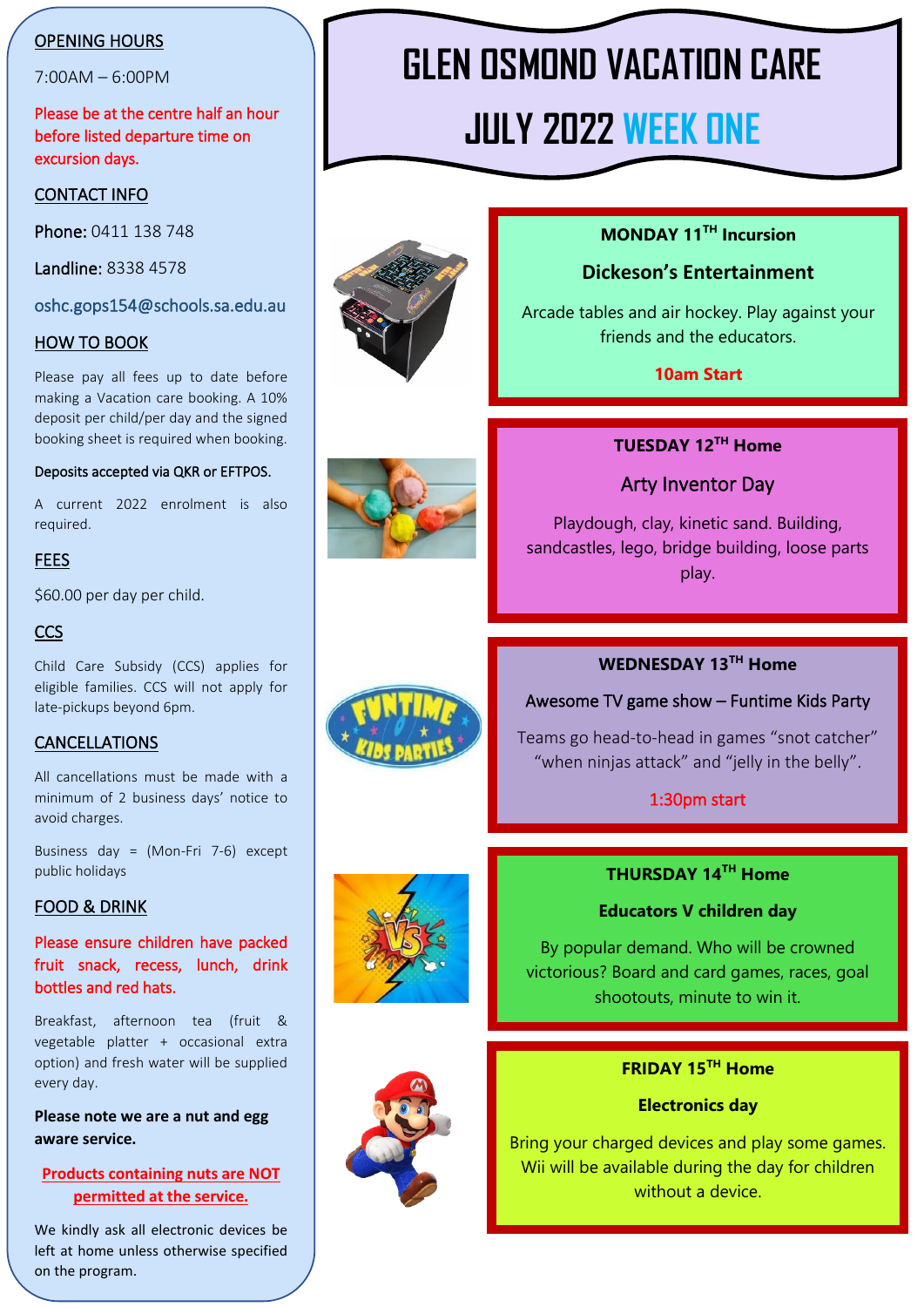## OPENING HOURS

7:00AM – 6:00PM

Please be at the centre half an hour before listed departure time on excursion days.

### CONTACT INFO

Phone: 0411 138 748

Landline: 8338 4578

oshc.gops154@schools.sa.edu.au

### HOW TO BOOK

Please pay all fees up to date before making a Vacation care booking. A 10% deposit per child/per day and the signed booking sheet is required when booking.

### Deposits accepted via QKR or EFTPOS.

A current 2022 enrolment is also required.

#### **FEES**

\$60.00 per day per child.

## **CCS**

Child Care Subsidy (CCS) applies for eligible families. CCS will not apply for late-pickups beyond 6pm.

## CANCELLATIONS

All cancellations must be made with a minimum of 2 business days' notice to avoid charges.

Business day = (Mon-Fri 7-6) except public holidays

#### FOOD & DRINK

Please ensure children have packed fruit snack, recess, lunch, drink bottles and red hats.

Breakfast, afternoon tea (fruit & vegetable platter + occasional extra option) and fresh water will be supplied every day.

Today's Date \_\_\_\_\_\_\_\_\_\_\_\_\_\_\_ **Please note we are a nut and egg aware service.**

## **Products containing nuts are NOT permitted at the service.**

We kindly ask all electronic devices be left at home unless otherwise specified on the program.

# **GLEN OSMOND VACATION CARE**

# **JULY 2022 WEEK TWO**



**DEPART:** 9:00am **ARRIVE:** 1:30pm





## **TUESDAY 19TH Home**

**MONDAY 18TH Excursion**

**Mt Barker Cinema The rise of Gru**

**Football Day**

Come dressed in your team colours. Play all things football, soccer, ALF, touch footy.



## **WEDNESDAY 20TH Home**

## **Japanese Day**

Let's travel to the beautiful country of Japan and experience traditional games, crafts and food.



## **THURSDAY 21st Incursion**

**Streets up**

Stand up paddle boards. It's like a normal paddle board…but in the gym.

**10am start**



**FRIDAY 22ND Home –**

**PJ party**

Come in your favourite PJ's and party with us for the last day of the holidays. Lots of games and prizes to be won.